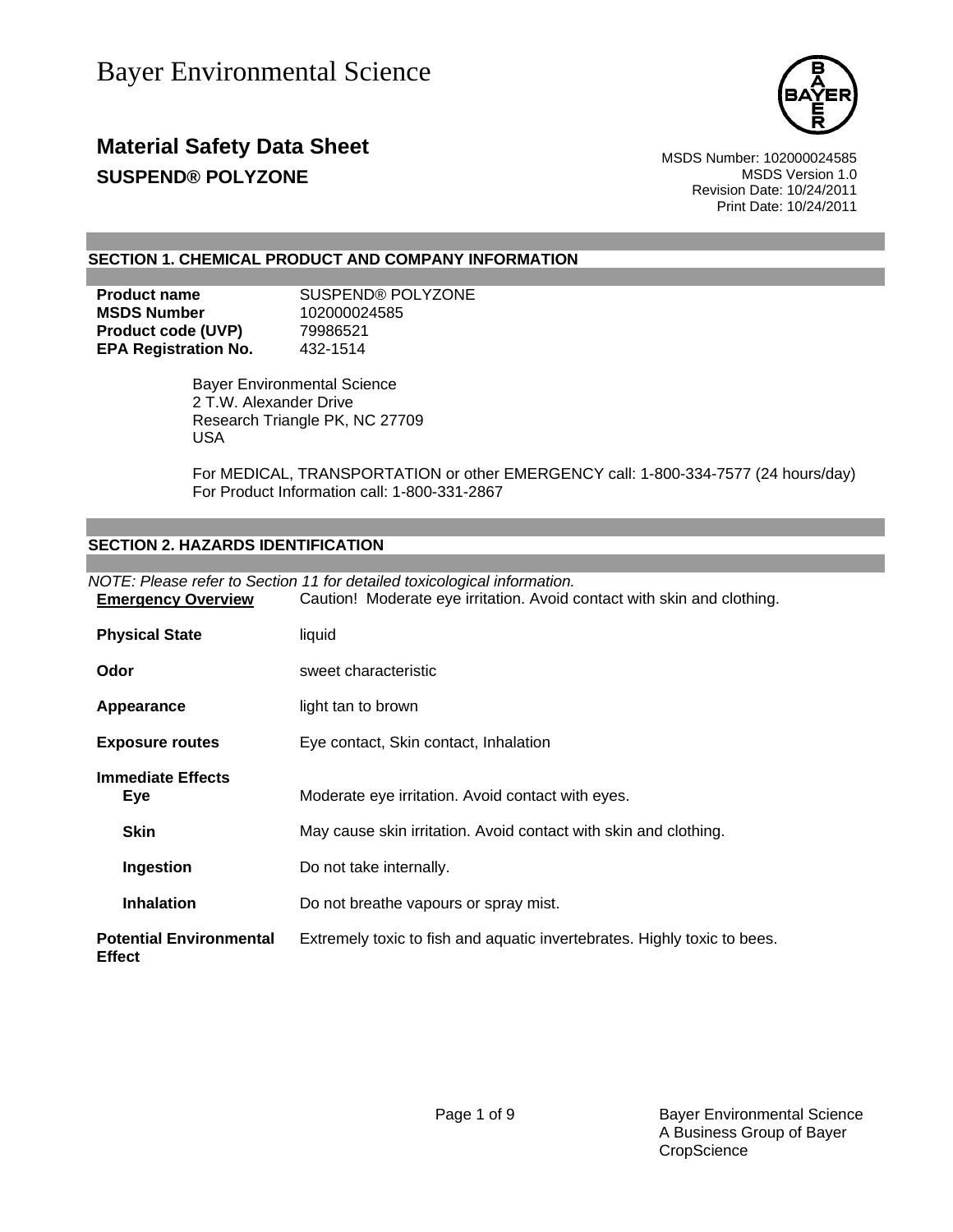

### **Material Safety Data Sheet**<br>
SUSPEND® POLYZONE MSDS Number: 102000024585 **SUSPEND® POLYZONE**

|                                                                    | <b>SECTION 3. COMPOSITION/INFORMATION ON INGREDIENTS</b>                                                                               |                                        |                                                                                                                                                                          |
|--------------------------------------------------------------------|----------------------------------------------------------------------------------------------------------------------------------------|----------------------------------------|--------------------------------------------------------------------------------------------------------------------------------------------------------------------------|
|                                                                    |                                                                                                                                        |                                        |                                                                                                                                                                          |
| <b>Hazardous Component Name</b><br>Deltamethrin<br>1,2-Propanediol |                                                                                                                                        | CAS-No.<br>52918-63-5<br>$57 - 55 - 6$ | <b>Average % by Weight</b><br>4.75<br>6.50                                                                                                                               |
| <b>SECTION 4. FIRST AID MEASURES</b>                               |                                                                                                                                        |                                        |                                                                                                                                                                          |
|                                                                    |                                                                                                                                        |                                        |                                                                                                                                                                          |
| General                                                            | When possible, have the product container or label with you when calling a<br>poison control center or doctor or going for treatment.  |                                        |                                                                                                                                                                          |
| <b>Eye</b>                                                         | Hold eye open and rinse slowly and gently with water for 15-20 minutes.<br>eye. Call a physician or poison control center immediately. |                                        | Remove contact lenses, if present, after the first 5 minutes, then continue rinsing                                                                                      |
| <b>Skin</b>                                                        | center immediately.                                                                                                                    |                                        | Take off contaminated clothing and shoes immediately. Wash off immediately<br>with plenty of water for at least 15 minutes. Call a physician or poison control           |
| Ingestion                                                          | a physician or poison control center. Never give anything by mouth to an<br>unconscious person. Do not leave victim unattended.        |                                        | Call a physician or poison control center immediately. Rinse out mouth and give<br>water in small sips to drink. DO NOT induce vomiting unless directed to do so by      |
| <b>Inhalation</b>                                                  | poison control center immediately.                                                                                                     |                                        | Move to fresh air. If person is not breathing, call 911 or an ambulance, then give<br>artificial respiration, preferably mouth-to-mouth if possible. Call a physician or |
| Notes to physician<br><b>Treatment</b>                             | condition is recommended. There is no specific antidote.                                                                               |                                        | Appropriate supportive and symptomatic treatment as indicated by the patient's                                                                                           |

#### **SECTION 5. FIRE FIGHTING MEASURES**

| <b>Flash point</b>                 | not applicable    |
|------------------------------------|-------------------|
| <b>Autoignition temperature</b>    | no data available |
| <b>Lower Flammability</b><br>Limit | not applicable    |
| <b>Upper Flammability Limit</b>    | not applicable    |
| <b>Explosiveness</b>               | no data available |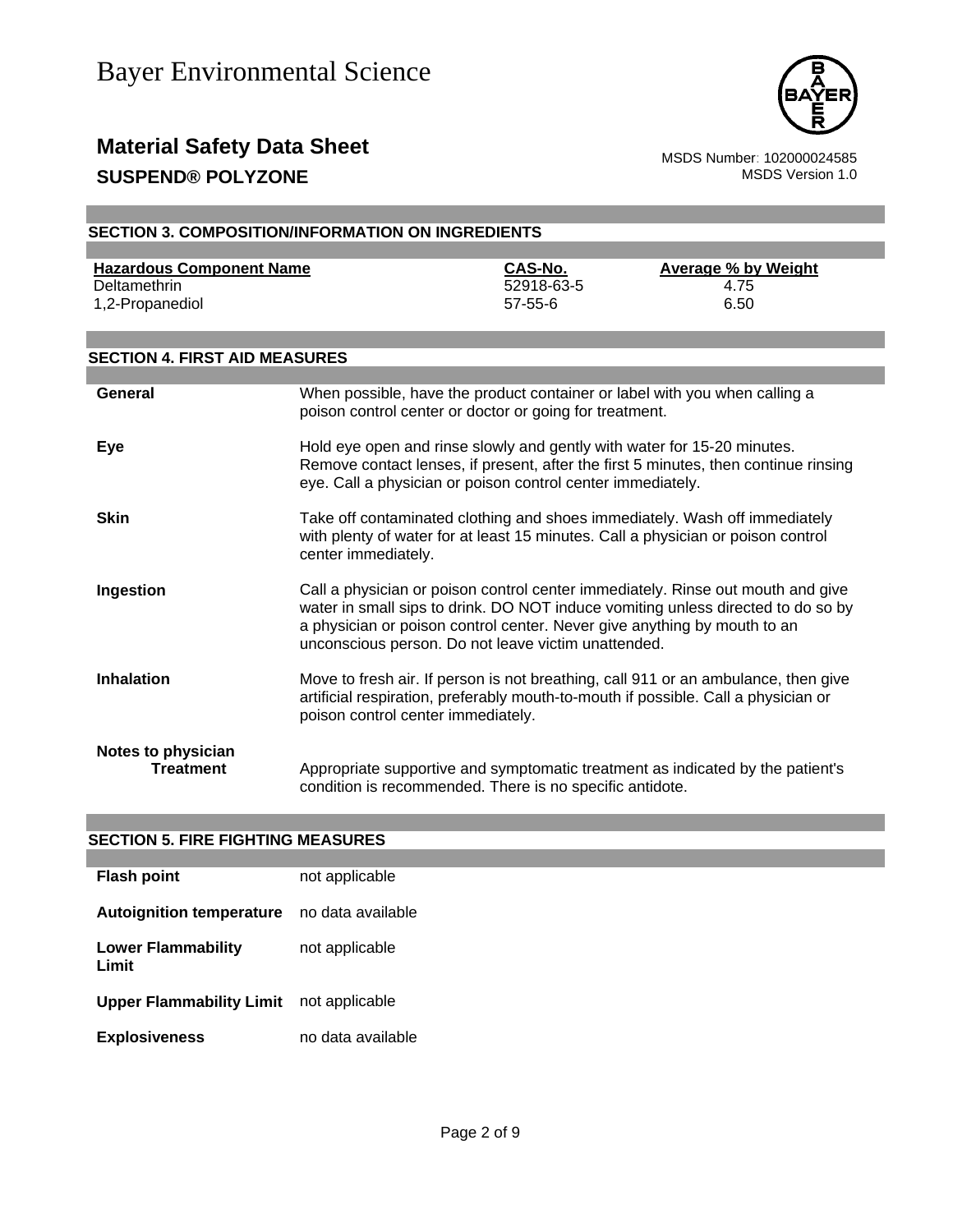

# **Material Safety Data Sheet** Material Safety Data Sheet<br>
SUSPEND® POLYZONE

**SUSPEND® POLYZONE** 

| Suitable extinguishing<br>media             | Carbon dioxide (CO2), Dry chemical, Foam, Water                                                                                                                                                             |
|---------------------------------------------|-------------------------------------------------------------------------------------------------------------------------------------------------------------------------------------------------------------|
| <b>Fire Fighting</b><br><b>Instructions</b> | Evacuate personnel to safe areas. Fight fire from upwind position. Cool closed<br>containers exposed to fire with water spray. Do not allow run-off from fire fighting<br>to enter drains or water courses. |
|                                             | Firefighters should wear NIOSH approved self-contained breathing apparatus<br>and full protective clothing.                                                                                                 |
| Dust explosion class                        | Not applicable.                                                                                                                                                                                             |

### **SECTION 6. ACCIDENTAL RELEASE MEASURES**

| <b>Personal precautions</b> | Keep unauthorized people away. Avoid contact with spilled product or<br>contaminated surfaces. In case of spill, leak or emergency, use a NIOSH<br>approved chemical cartridge-type respirator.                                                                                                                                  |
|-----------------------------|----------------------------------------------------------------------------------------------------------------------------------------------------------------------------------------------------------------------------------------------------------------------------------------------------------------------------------|
| Methods for cleaning up     | Dike area to prevent runoff. Soak up with inert absorbent material (e.g. sand,<br>silica gel, acid binder, universal binder, sawdust). Collect and transfer the<br>product into a properly labelled and tightly closed container. Clean contaminated<br>surface thoroughly. Decontaminate tools and equipment following cleanup. |
| <b>Additional advice</b>    | Do not allow to enter soil, waterways or waste water canal. Do not allow product<br>to contact vegetation. Information regarding safe handling, see section 7. Inform<br>appropriate authorities immediately if contamination occurs. Information<br>regarding waste disposal, see section 13.                                   |

#### **SECTION 7. HANDLING AND STORAGE**

| <b>Handling procedures</b>         | Handle and open container in a manner as to prevent spillage. Maintain<br>exposure levels below the exposure limit through the use of general and local<br>exhaust ventilation. Avoid contact with skin, eyes and clothing.                                                               |
|------------------------------------|-------------------------------------------------------------------------------------------------------------------------------------------------------------------------------------------------------------------------------------------------------------------------------------------|
| <b>Storing Procedures</b>          | Store in a cool, dry place and in such a manner as to prevent cross<br>contamination with other crop protection products, fertilizers, food, and feed.<br>Store in original container and out of the reach of children, preferably in a locked<br>storage area.                           |
| Work/Hygienic<br><b>Procedures</b> | Handle in accordance with good industrial hygiene and safety practice. Smoking,<br>eating and drinking should be prohibited in the application area.                                                                                                                                      |
|                                    | Wash hands thoroughly with soap and water after handling and before eating,<br>drinking, chewing gum, using tobacco, using the toilet or applying cosmetics.<br>Remove soiled clothing immediately and clean thoroughly before using again.<br>Wash thoroughly and put on clean clothing. |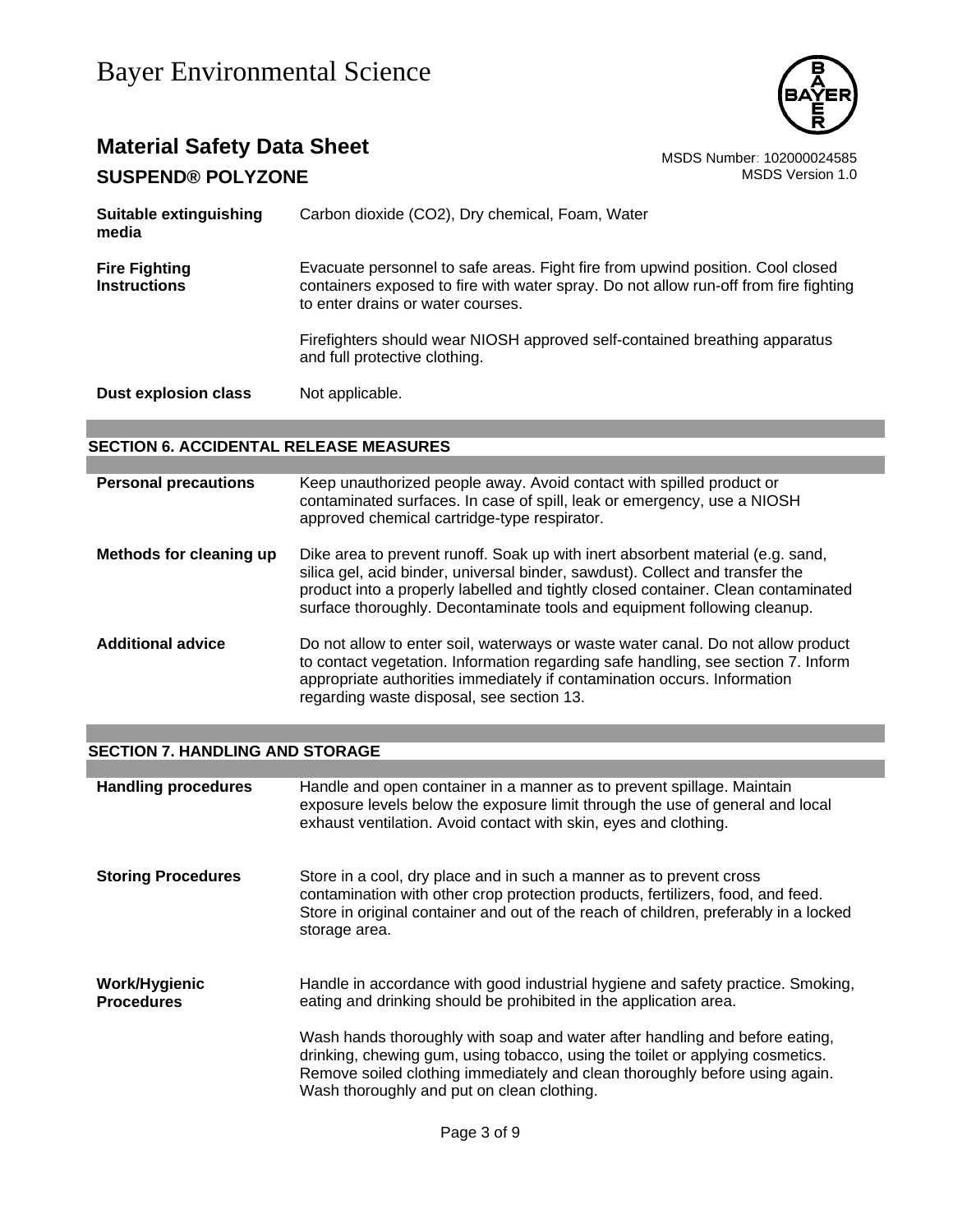

### **Material Safety Data Sheet** Material Safety Data Sheet<br>
SUSPEND® POLYZONE **SUSPEND® POLYZONE**

| <b>SECTION 8. EXPOSURE CONTROLS / PERSONAL PROTECTION</b> |                                                                                                                                                                                                                        |                                                          |                                                                                                                                                |                                                                                |
|-----------------------------------------------------------|------------------------------------------------------------------------------------------------------------------------------------------------------------------------------------------------------------------------|----------------------------------------------------------|------------------------------------------------------------------------------------------------------------------------------------------------|--------------------------------------------------------------------------------|
|                                                           |                                                                                                                                                                                                                        |                                                          |                                                                                                                                                |                                                                                |
| <b>General Protection</b>                                 | Train employees in safe use of the product. Follow all label instructions.                                                                                                                                             |                                                          |                                                                                                                                                |                                                                                |
|                                                           |                                                                                                                                                                                                                        |                                                          | Follow manufacturer's instructions for cleaning/maintaining PPE. If no such<br>instructions for washables, use detergent and warm/tepid water. |                                                                                |
| <b>Eye/Face Protection</b>                                | Tightly fitting safety goggles                                                                                                                                                                                         |                                                          |                                                                                                                                                |                                                                                |
| <b>Hand protection</b>                                    |                                                                                                                                                                                                                        | Chemical resistant nitrile rubber gloves                 |                                                                                                                                                |                                                                                |
| <b>Body Protection</b>                                    | Wear long-sleeved shirt and long pants and shoes plus socks.                                                                                                                                                           |                                                          |                                                                                                                                                |                                                                                |
| <b>Respiratory protection</b>                             | When respirators are required, select NIOSH approved equipment based on<br>actual or potential airborne concentrations and in accordance with the<br>appropriate regulatory standards and/or industry recommendations. |                                                          |                                                                                                                                                |                                                                                |
| <b>Exposure Limits</b>                                    |                                                                                                                                                                                                                        |                                                          |                                                                                                                                                |                                                                                |
| <b>Deltamethrin</b><br>1,2-Propanediol                    | 52918-63-5<br>$57 - 55 - 6$                                                                                                                                                                                            | OES BCS*<br>WEEL<br>TX ESL<br>TX ESL<br>TX ESL<br>TX ESL | <b>TWA</b><br><b>TWA</b><br><b>ST ESL</b><br><b>ST ESL</b><br>AN ESL<br>AN ESL                                                                 | $0.02$ mg/m3<br>$10$ mg/m $3$<br>20 ug/m3<br>500 ppm<br>$2$ ug/m $3$<br>50 ppm |

\*OES BCS: Internal Bayer CropScience "Occupational Exposure Standard"

#### **SECTION 9. PHYSICAL AND CHEMICAL PROPERTIES**

| Appearance              | light tan to brown       |
|-------------------------|--------------------------|
| <b>Physical State</b>   | liquid                   |
| Odor                    | sweet characteristic     |
| рH                      | $4 - 5.5$                |
| <b>Vapor Pressure</b>   | not applicable           |
| Vapor Density (Air = 1) | not applicable           |
| <b>Density</b>          | $1.05$ g/cm <sup>3</sup> |
| <b>Evaporation rate</b> | no data available        |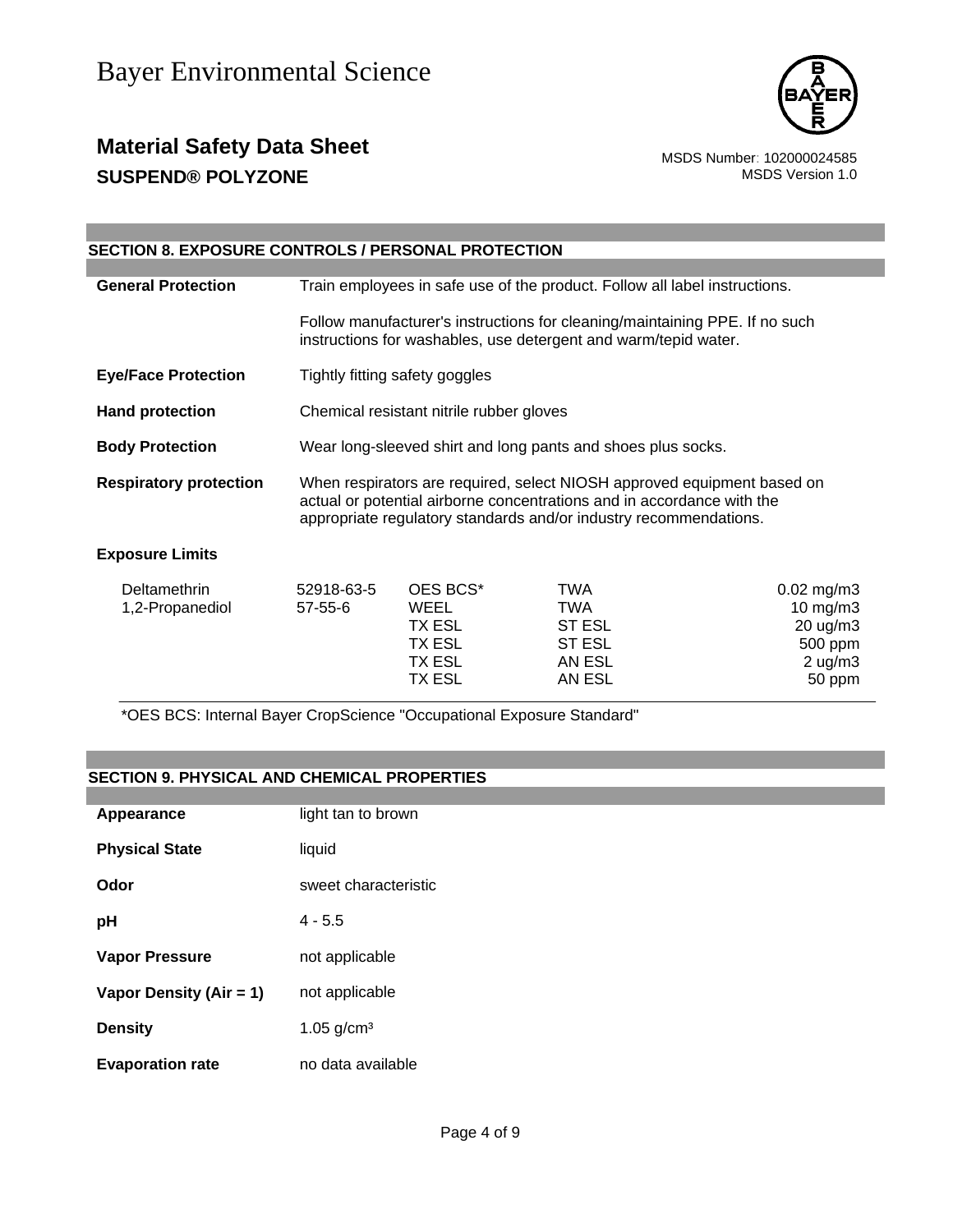

### **Material Safety Data Sheet** Material Safety Data Sheet<br>
SUSPEND® POLYZONE MSDS Number: 102000024585 **SUSPEND® POLYZONE**

| <b>Boiling Point</b>                              | not applicable    |
|---------------------------------------------------|-------------------|
| <b>Melting / Freezing Point</b>                   | no data available |
| <b>Water solubility</b>                           | no data available |
| <b>Minimum Ignition Energy</b>                    | no data available |
| <b>Decomposition</b><br>temperature               | no data available |
| <b>Partition coefficient: n-</b><br>octanol/water | not applicable    |

#### **SECTION 10. STABILITY AND REACTIVITY**

| <b>Conditions to avoid</b>                        | freezing                                                                                |
|---------------------------------------------------|-----------------------------------------------------------------------------------------|
| Incompatibility                                   | no data available                                                                       |
| <b>Hazardous</b><br><b>Decomposition Products</b> | no data available                                                                       |
| <b>Hazardous reactions</b>                        | No hazardous reactions when stored and handled according to prescribed<br>instructions. |
| <b>Chemical Stability</b>                         | Stable under recommended storage conditions.                                            |

#### **SECTION 11. TOXICOLOGICAL INFORMATION**

Acute toxicity data have been bridged from a similar formulation containing a higher percentage of the active ingredient, deltamethrin. The non-acute information pertains to the technical-grade active ingredient, deltamethrin.

| <b>Acute oral toxicity</b>   | female rat: $LD50: > 5,000$ mg/kg               |
|------------------------------|-------------------------------------------------|
| <b>Acute dermal toxicity</b> | male/female combined rat: $LD50: > 5,000$ mg/kg |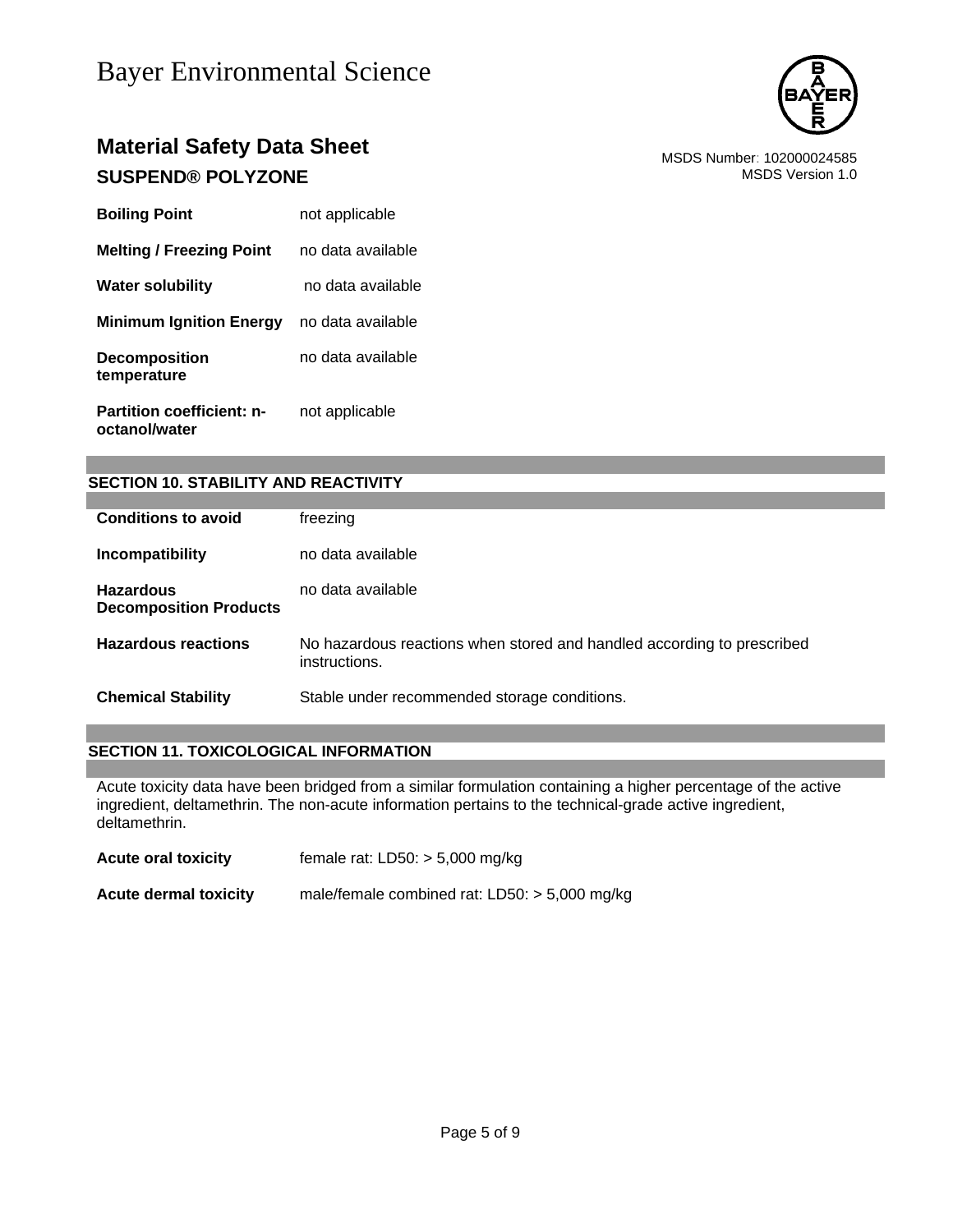

### **Material Safety Data Sheet** Material Safety Data Sheet<br>
SUSPEND® POLYZONE **SUSPEND® POLYZONE**

| <b>Acute inhalation toxicity</b> | male/female combined rat: $LCS0: > 2.08$ mg/l<br>Exposure time: 4 h<br>Determined in the form of liquid aerosol.<br>Highest attainable concentration.<br>No deaths |  |
|----------------------------------|--------------------------------------------------------------------------------------------------------------------------------------------------------------------|--|
|                                  | male/female combined rat: $LCS0: > 8.32$ mg/l<br>Exposure time: 1 h<br>Determined in the form of liquid aerosol.<br>Extrapolated from the 4 hr LC50.               |  |
| <b>Skin irritation</b>           | rabbit: Moderate skin irritation.                                                                                                                                  |  |
| Eye irritation                   | rabbit: Moderate eye irritation.                                                                                                                                   |  |
| <b>Sensitisation</b>             | guinea pig: Non-sensitizing.                                                                                                                                       |  |
| <b>Chronic toxicity</b>          | Deltamethrin caused neurobehavioral effects (e.g., tremors) in chronic toxicity<br>studies in rats and dogs.                                                       |  |
|                                  |                                                                                                                                                                    |  |

#### **Assessment Carcinogenicity**

Deltamethrin was not carcinogenic in lifetime feeding studies in rats and mice.

| <b>ACGIH</b><br>None.<br><b>NTP</b><br>None.<br><b>IARC</b><br>Deltamethrin<br><b>OSHA</b><br>None. | Overall evaluation: 3<br>52918-63-5                                                                                                                                                                                                                                                                                                        |  |  |
|-----------------------------------------------------------------------------------------------------|--------------------------------------------------------------------------------------------------------------------------------------------------------------------------------------------------------------------------------------------------------------------------------------------------------------------------------------------|--|--|
| <b>Reproductive toxicity</b>                                                                        | REPRODUCTION: Deltamethrin was not a reproductive toxicant in multi-<br>generation reproduction studies in rats.                                                                                                                                                                                                                           |  |  |
|                                                                                                     | DEVELOPMENTAL TOXICITY: Deltamethrin was not a primary developmental<br>toxicant in developmental toxicity studies in rats and rabbits. Developmental<br>effects (e.g., delayed ossifications) were observed in rabbits at the high-dose but<br>were considered secondary to maternal toxicity.                                            |  |  |
| <b>Assessment</b><br>neurotoxicity                                                                  | Deltamethrin caused neurobehavioral effects (e.g., tremors) without correlating<br>neuropathological changes in acute and subchronic neurotoxicity screening<br>studies in rats. In a developmental neurotoxicity screening study in rats,<br>developmental landmarks were delayed in male offspring at the maternally toxic<br>high-dose. |  |  |
| <b>Mutagenicity</b>                                                                                 | Deltamethrin was not mutagenic or genotoxic in a battery of in vitro and in vivo<br>tests.                                                                                                                                                                                                                                                 |  |  |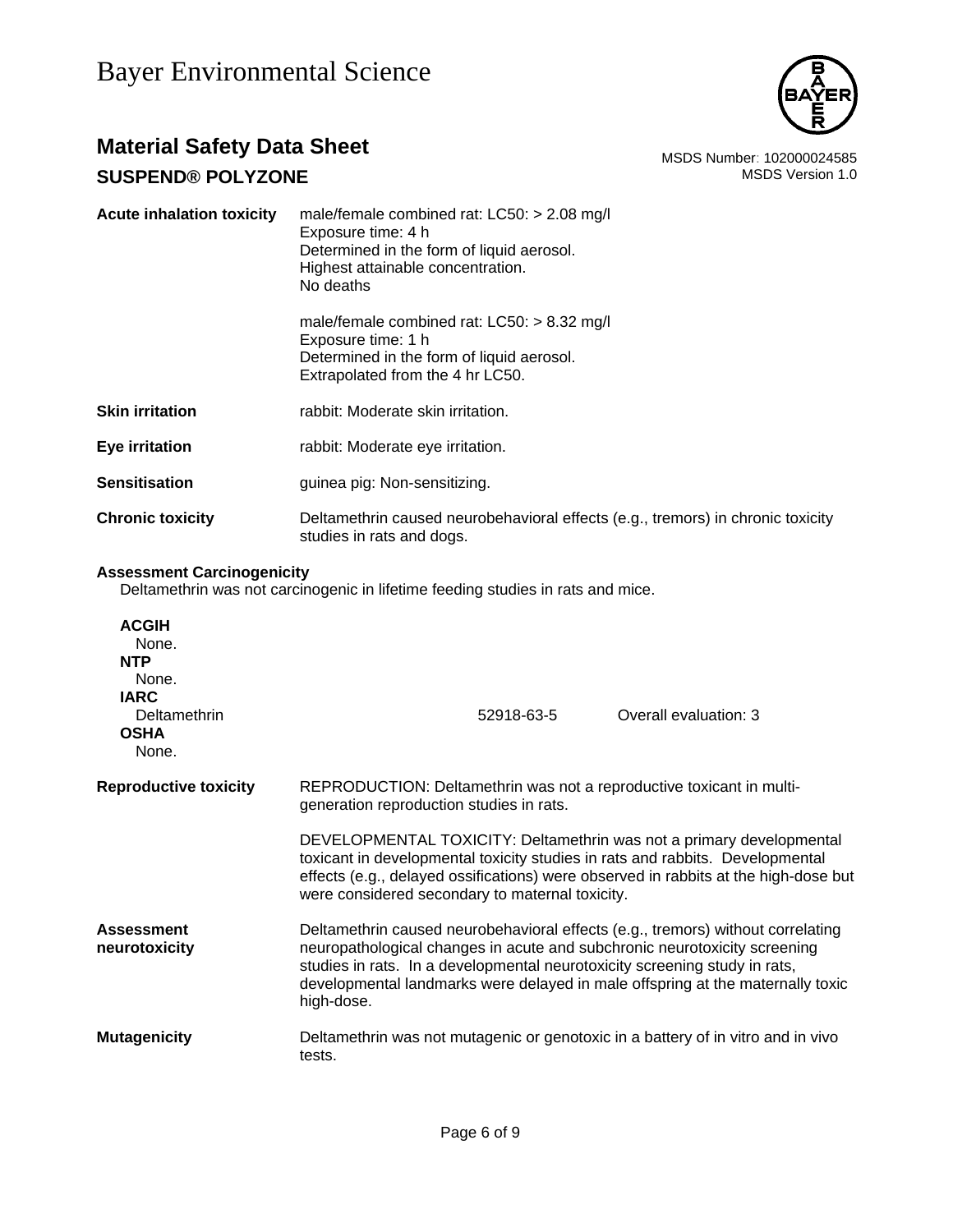

### **Material Safety Data Sheet** Material Safety Data Sheet<br>
SUSPEND® POLYZONE MSDS Number: 102000024585 **SUSPEND® POLYZONE**

#### **SECTION 12. ECOLOGICAL INFORMATION**

| <b>Toxicity to fish</b>                                  | Rainbow trout (Oncorhynchus mykiss)<br>LC50: 0.00091 mg/l<br>Exposure time: 96 h                                                                                                                                                                                                                                                                                                                                                                          |
|----------------------------------------------------------|-----------------------------------------------------------------------------------------------------------------------------------------------------------------------------------------------------------------------------------------------------------------------------------------------------------------------------------------------------------------------------------------------------------------------------------------------------------|
| <b>Toxicity to aquatic plants</b>                        | Algae<br>$EC50:$ > 9.1 mg/l<br>Exposure time: 96 h                                                                                                                                                                                                                                                                                                                                                                                                        |
| <b>Acute Toxicity to Aquatic</b><br><b>Invertebrates</b> | Water flea (Daphnia magna)<br>EC50: 0.00056 mg/l<br>Exposure time: 48 h                                                                                                                                                                                                                                                                                                                                                                                   |
| <b>Bioaccumulation</b>                                   | Lepomis macrochirus (Bluegill sunfish) BCF: 1,400                                                                                                                                                                                                                                                                                                                                                                                                         |
| <b>Environmental</b><br>precautions                      | Do not apply directly to water, to areas where surface water is present or to<br>intertidal areas below the mean high water mark. Do not allow to get into surface<br>water, drains and ground water. Do not contaminate surface or ground water by<br>cleaning equipment or disposal of wastes, including equipment wash water. Do<br>not apply this product or allow it to drift to blooming crops or weeds if bees are<br>visiting the treatment area. |
| <b>Ecological Information</b>                            | The ecological data given are those of the active ingredient.                                                                                                                                                                                                                                                                                                                                                                                             |

#### **SECTION 13. DISPOSAL CONSIDERATIONS**

| <b>General Disposal</b><br>Guidance | Do not contaminate water, food, or feed by disposal. Dispose in accordance with<br>all local, state/provincial and federal regulations. Follow advice on product label<br>and/or leaflet.                                         |
|-------------------------------------|-----------------------------------------------------------------------------------------------------------------------------------------------------------------------------------------------------------------------------------|
| <b>Container Disposal</b>           | Do not re-use empty containers. Triple rinse containers. Puncture container to<br>avoid re-use. Consult state and local regulations regarding the proper disposal of<br>container. Follow advice on product label and/or leaflet. |
| <b>RCRA</b> Information             | Characterization and proper disposal of this material as a special or hazardous<br>waste is dependent upon Federal, State and local laws and are the user's<br>responsibility. RCRA classification may apply.                     |

### **SECTION 14. TRANSPORT INFORMATION**

**49CFR** Not dangerous goods / not hazardous material

**IMDG**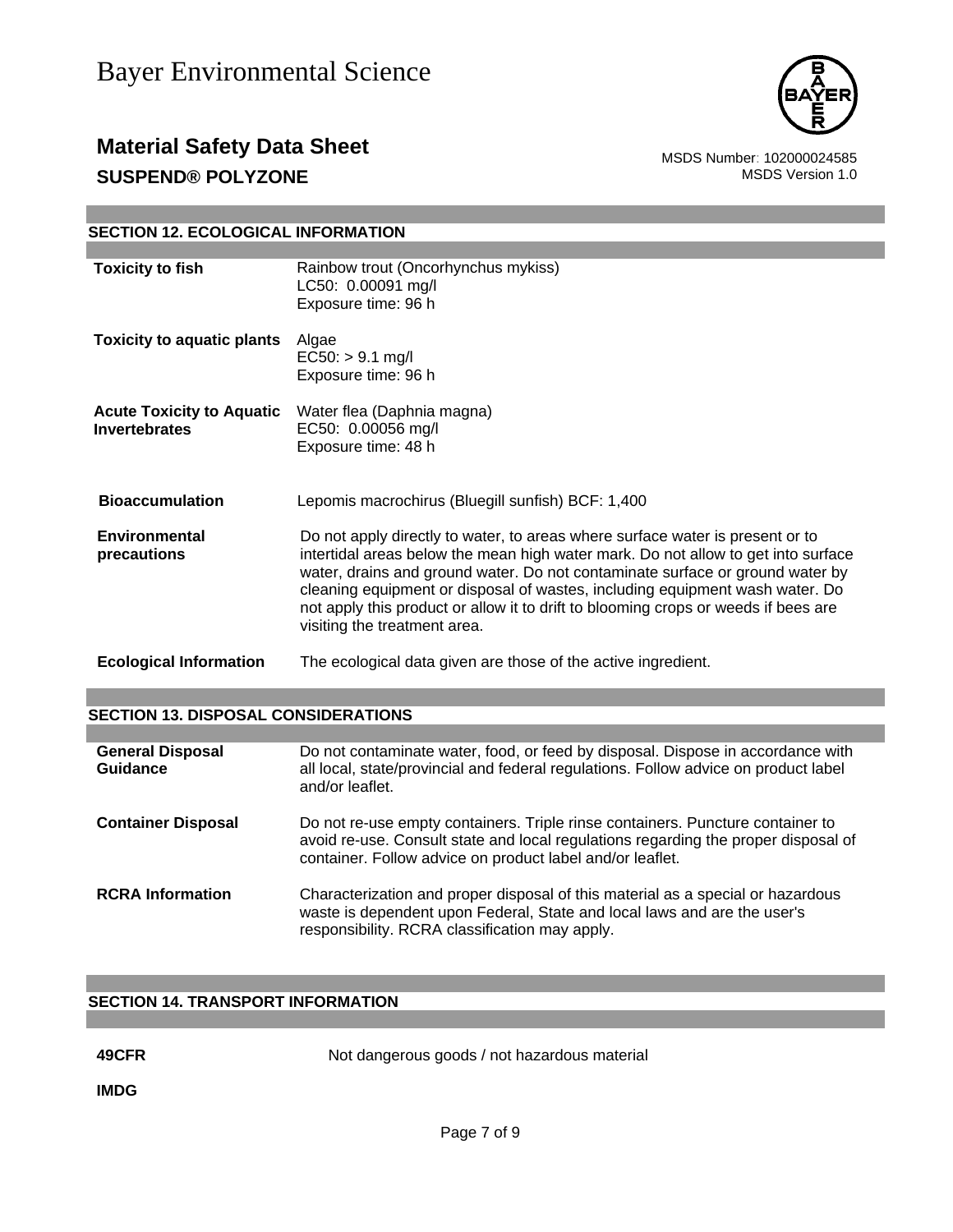

## **Material Safety Data Sheet** Material Safety Data Sheet<br>
SUSPEND® POLYZONE **SUSPEND® POLYZONE**

| 3082                                                                           |
|--------------------------------------------------------------------------------|
| 9                                                                              |
| Ш                                                                              |
| <b>YES</b>                                                                     |
| ENVIRONMENTALLY HAZARDOUS SUBSTANCE, LIQUID, N.O.S.<br>(DELTAMETHRIN SOLUTION) |
|                                                                                |
| 3082                                                                           |
| 9                                                                              |
| Ш                                                                              |
| <b>YES</b>                                                                     |
| ENVIRONMENTALLY HAZARDOUS SUBSTANCE, LIQUID, N.O.S.<br>(DELTAMETHRIN SOLUTION) |
|                                                                                |

This transportation information is not intended to convey all specific regulatory information relating to this product. It does not address regulatory variations due to package size or special transportation requirements.

| <b>SECTION 15. REGULATORY INFORMATION</b>                                                                    |               |        |  |  |  |
|--------------------------------------------------------------------------------------------------------------|---------------|--------|--|--|--|
|                                                                                                              |               |        |  |  |  |
| <b>EPA Registration No.</b><br>432-1514                                                                      |               |        |  |  |  |
|                                                                                                              |               |        |  |  |  |
| <b>US Federal Regulations</b><br><b>TSCA list</b>                                                            |               |        |  |  |  |
| 1,2-Propanediol                                                                                              | $57 - 55 - 6$ |        |  |  |  |
| US. Toxic Substances Control Act (TSCA) Section 12(b) Export Notification (40 CFR 707, Subpt D)<br>None.     |               |        |  |  |  |
| SARA Title III - Section 302 - Notification and Information<br>None.                                         |               |        |  |  |  |
| <b>SARA Title III - Section 313 - Toxic Chemical Release Reporting</b><br>None.                              |               |        |  |  |  |
| <b>US States Regulatory Reporting</b>                                                                        |               |        |  |  |  |
| <b>CA Prop65</b>                                                                                             |               |        |  |  |  |
| This product does not contain any substances known to the State of California to cause cancer.               |               |        |  |  |  |
| This product does not contain any substances known to the State of California to cause reproductive<br>harm. |               |        |  |  |  |
|                                                                                                              |               |        |  |  |  |
| <b>US State Right-To-Know Ingredients</b><br>1,2-Propanediol                                                 | $57 - 55 - 6$ | MN, RI |  |  |  |
| <b>Canadian Regulations</b><br><b>Canadian Domestic Substance List</b>                                       |               |        |  |  |  |
| 1,2-Propanediol                                                                                              | 57-55-6       |        |  |  |  |
| <b>Environmental</b><br><b>CERCLA</b><br>None.                                                               |               |        |  |  |  |